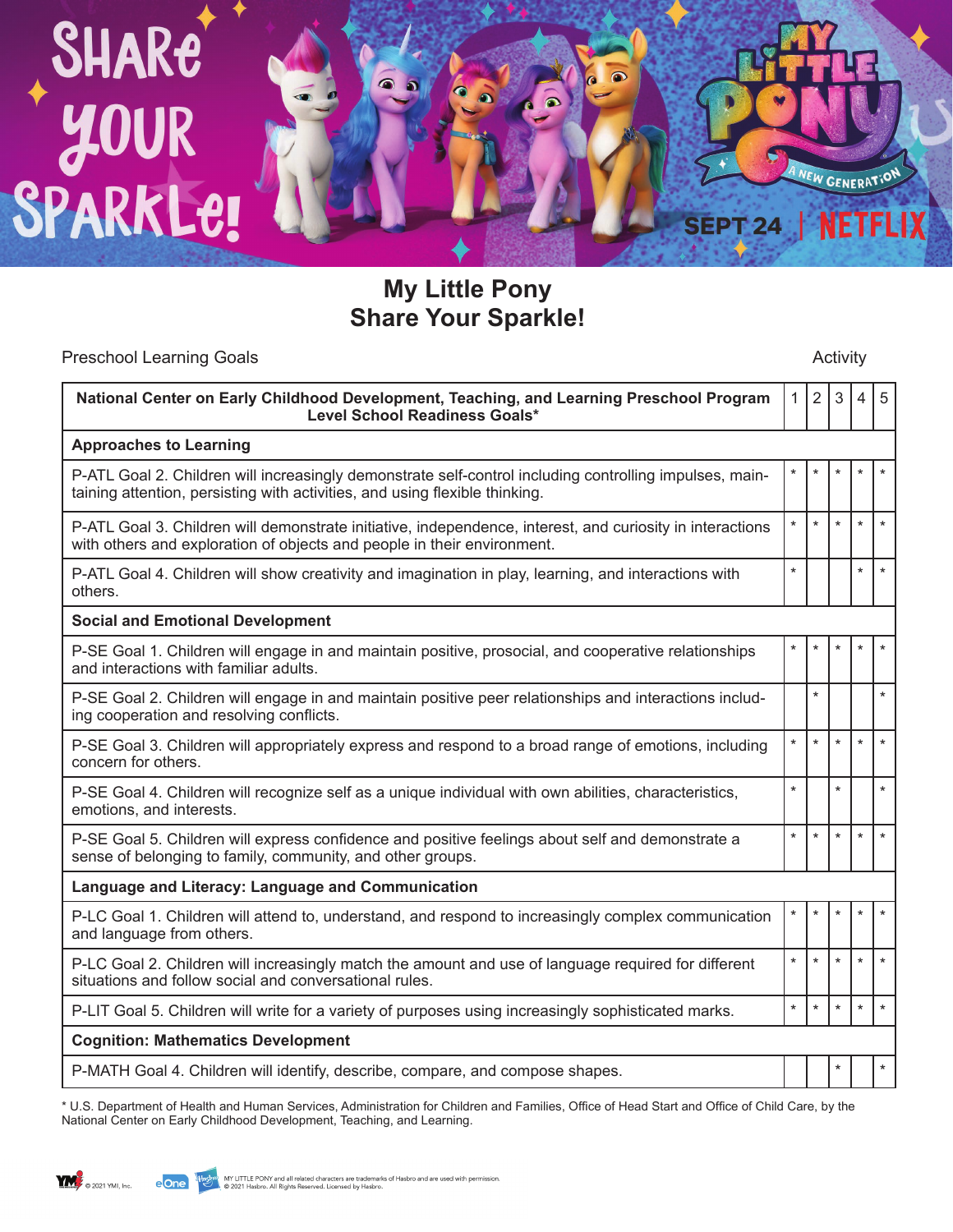## SHARE<br>40UR<br>SPARKLE!  $\bullet$  $\bullet$ **NEW GENERATION NETFLIX SEPT 24**

| <b>Perceptual, Motor, and Physical Development</b>                                                                                                   |  |  |  |
|------------------------------------------------------------------------------------------------------------------------------------------------------|--|--|--|
| P-PMP Goal 1. Children will demonstrate increasing control of large muscles for movement,<br>navigation, and balance.                                |  |  |  |
| P-PMP Goal 2. Children will demonstrate use of small muscles for purposes such as using utensils,<br>self-care, building, writing, and manipulation. |  |  |  |

| Common Core State Standards Initiative** Kindergarten                                                                                                                                                                    | 1       | $\overline{2}$       | 3       | 4                    | 5       |  |  |
|--------------------------------------------------------------------------------------------------------------------------------------------------------------------------------------------------------------------------|---------|----------------------|---------|----------------------|---------|--|--|
| <b>English Language Arts</b>                                                                                                                                                                                             |         |                      |         |                      |         |  |  |
| <b>Foundational Skills</b>                                                                                                                                                                                               |         |                      |         |                      |         |  |  |
| <b>Print Concepts</b><br>CCSS.ELA-LITERACY.RF.K.1.A<br>Follow words from left to right, top to bottom, and page by page.                                                                                                 | $\ast$  | $\ast$               | ÷       | $\star$              | $\star$ |  |  |
| <b>Print Concepts</b><br>CCSS.ELA-LITERACY.RF.K.1.B<br>Recognize that spoken words are represented in written language by specific sequences of letters.                                                                 | $\star$ | $\star$              | $\star$ | $\star$              | $\star$ |  |  |
| <b>Informational Text</b>                                                                                                                                                                                                |         |                      |         |                      |         |  |  |
| Range of Reading and Level of Text Complexity<br>CCSS.ELA-LITERACY.RI.K.10<br>Actively engage in group reading activities with purpose and understanding.                                                                | $\ast$  |                      |         | *                    | $\ast$  |  |  |
| <b>Speaking and Listening</b>                                                                                                                                                                                            |         |                      |         |                      |         |  |  |
| Comprehension and Collaboration<br>CCSS.ELA-LITERACY.SL.K.1<br>Participate in collaborative conversations with diverse partners about kindergarten topics and<br>texts with peers and adults in small and larger groups. | $\ast$  | $\star$              | $\star$ | $\star$              | $\star$ |  |  |
| Comprehension and Collaboration<br>CCSS.ELA-LITERACY.SL.K.1.A<br>Follow agreed-upon rules for discussions (e.g., listening to others and taking turns speaking about the<br>topics and texts under discussion).          | $\star$ | $\ddot{\phantom{0}}$ | ÷       | $\ddot{\phantom{0}}$ | $\star$ |  |  |
| Presentation of Knowledge and Ideas<br>CCSS.ELA-LITERACY.SL.K.5<br>Add drawings or other visual displays to descriptions as desired to provide additional detail.                                                        | $\star$ | $\star$              |         | $\star$              | $\star$ |  |  |
| Presentation of Knowledge and Ideas<br>CCSS.ELA-LITERACY.SL.K.6<br>Speak audibly and express thoughts, feelings, and ideas clearly.                                                                                      | $\star$ | $\star$              | $\star$ | $\star$              | $\star$ |  |  |

\*\*© Copyright 2010 National Governors Association Center for Best Practices and Council of Chief State School Officers. All rights reserved.